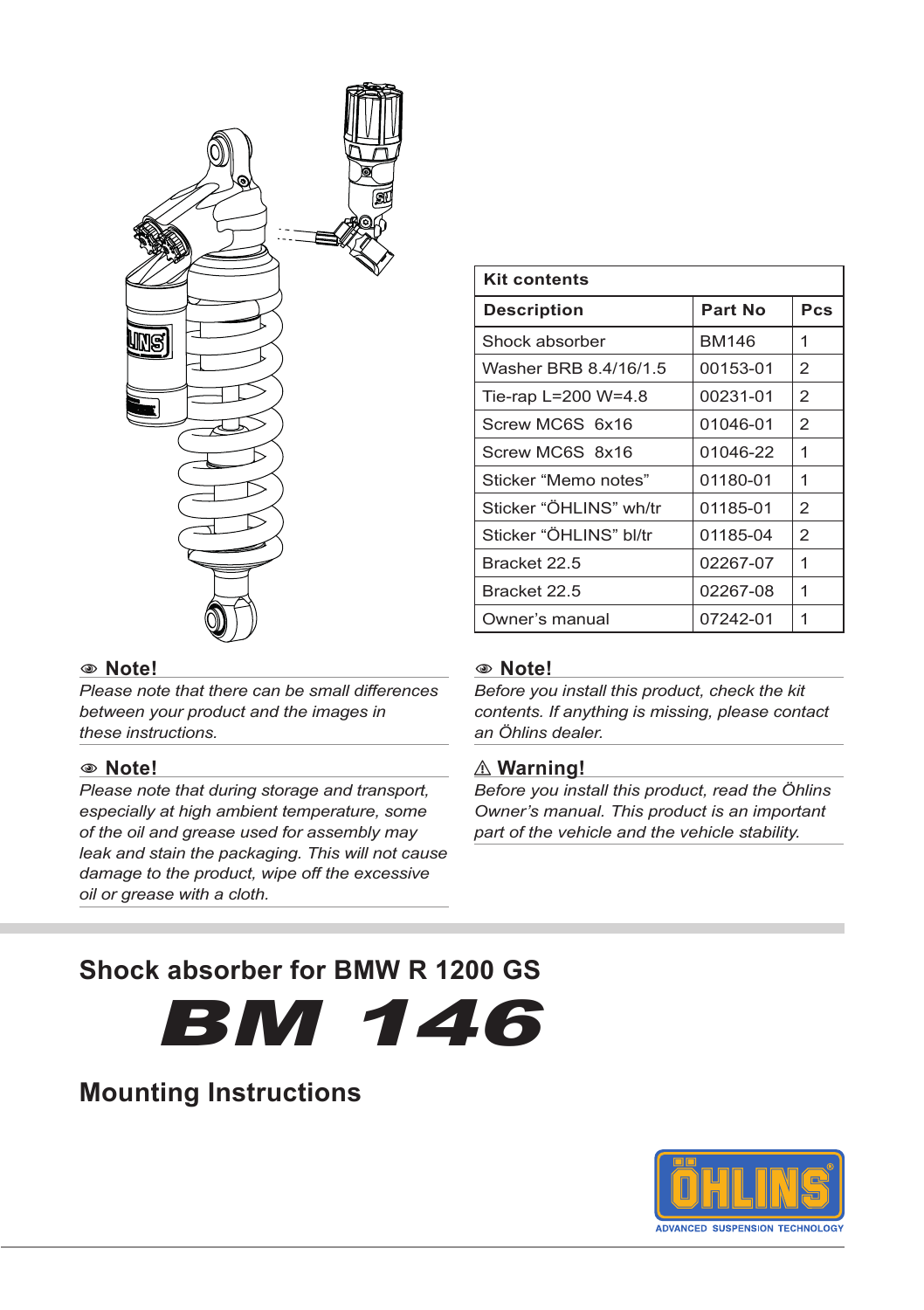# **MOUNTING INSTRUCTIONS**

## ⚠**⚠ Warning!**

*We strongly recommend to let an Öhlins dealer install this product.*

## ⚠**⚠ Warning!**

*If you work with a lifted vehicle, make sure that it is safely supported to prevent it from tipping over.*

### 1 **Note!**

*When you work with this product, see the vehicle service manual for vehicle specific procedures and important data.*

#### 1 **Note!**

*Before you install this product clean the vehicle.*

#### **1**

Put the motorcycle on a work stand so that the rear wheel barely touches the ground.

#### **2**

Remove the seat.

#### **3**

Remove the silencer.

#### **4**

#### *If your vehicle is equipped with ESA-suspension:*

Disconnect the 2 connectors below the seat. Protect the connectors from moisture and dirt.

#### **5**

Remove the lower shock mounting screw. Loosen, do not remove, the upper shock mounting bolt.

#### **6**

Remove the boot protectors at the frame to be able to rise the rear sub frame.

#### **7**

Remove the mud guard (shaft protector) from the shock absorber.

#### **8**

Slightly loosen the upper rear frame mounting screws.

## **9**

Remove the lower rear frame mounting bolts.

#### **10**

Carefully raise the rear frame to get access to the shock absorber.

#### 1 **Note!**

*Be careful so that nothing gets bent, squeezed, over streched or brakes when you raise the rear sub frame.*

#### **11**

Remove the upper mounting bolt. Remove the shock absorber.

#### **12**

Install the Öhlins shock with the reservoir on the right side of the vehicle.

#### **13**

Install the preload adjuster with the enclosed brackets, refer to the figure.

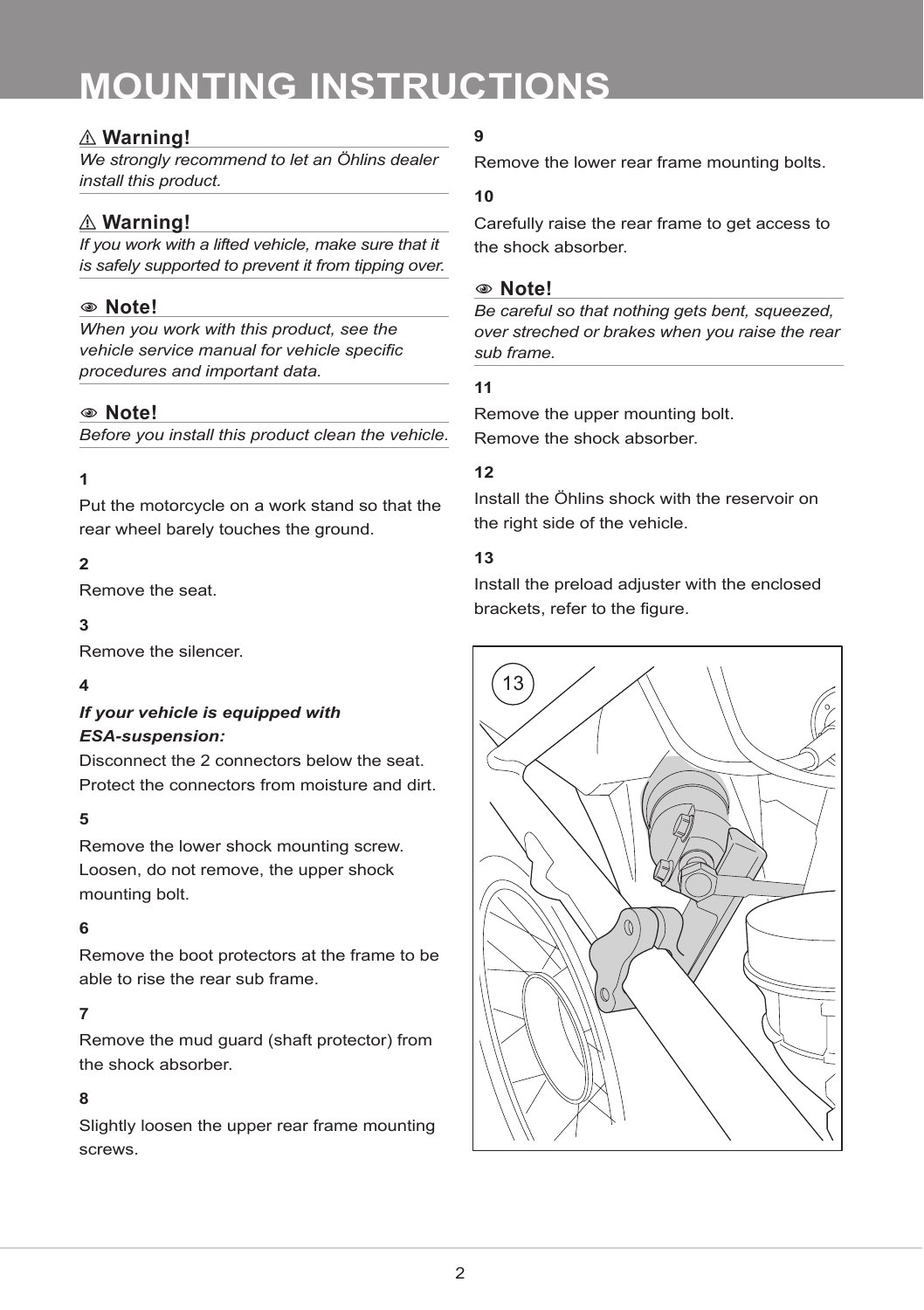# **MOUNTING INSTRUCTIONS**

### **14**

Install the rear sub frame.

#### **15**

Install the boot protectors, the silencer and the seat.

#### **16**

Make sure that all bolts are tightened to the correct torque, refer to the motorcycle specifications.

#### 1 **Note!**

*Lower the vehicle so that the suspension is slightly compressed before you tighten the screws.*

# ✋**✋ Caution!**

*Make sure that you tighten all screws to the correct torque and that nothing fouls or restricts movement of the shock absorber/front fork/ steering damper when the suspension is fully compressed or extended.*